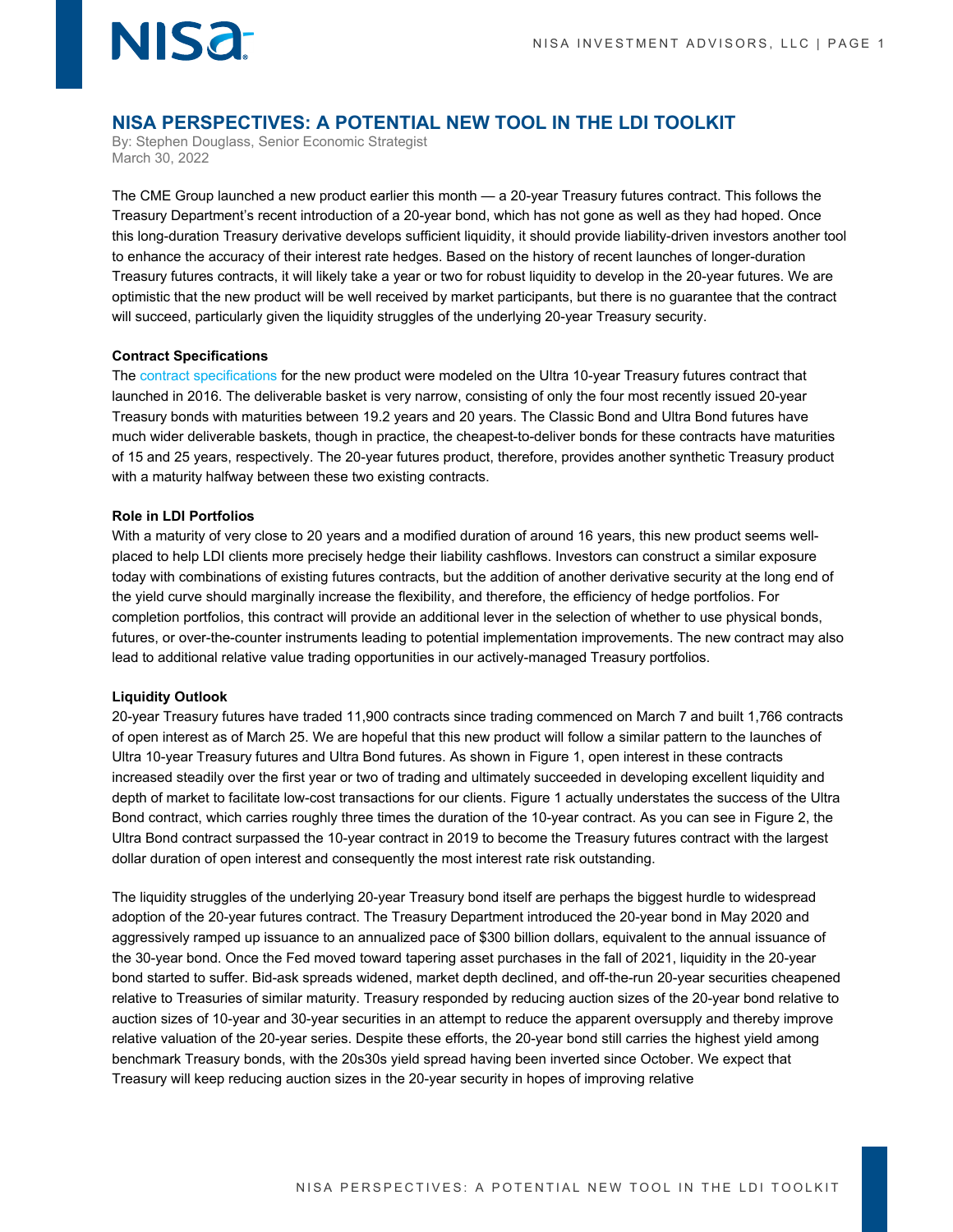## NIS<sub>a</sub>

valuations and liquidity conditions. If they succeed in this effort, the 20-year futures contract should benefit by extension.



Figure 1: Aggregate Open Interest in Selected Treasury Futures Contracts Thousands of Contracts